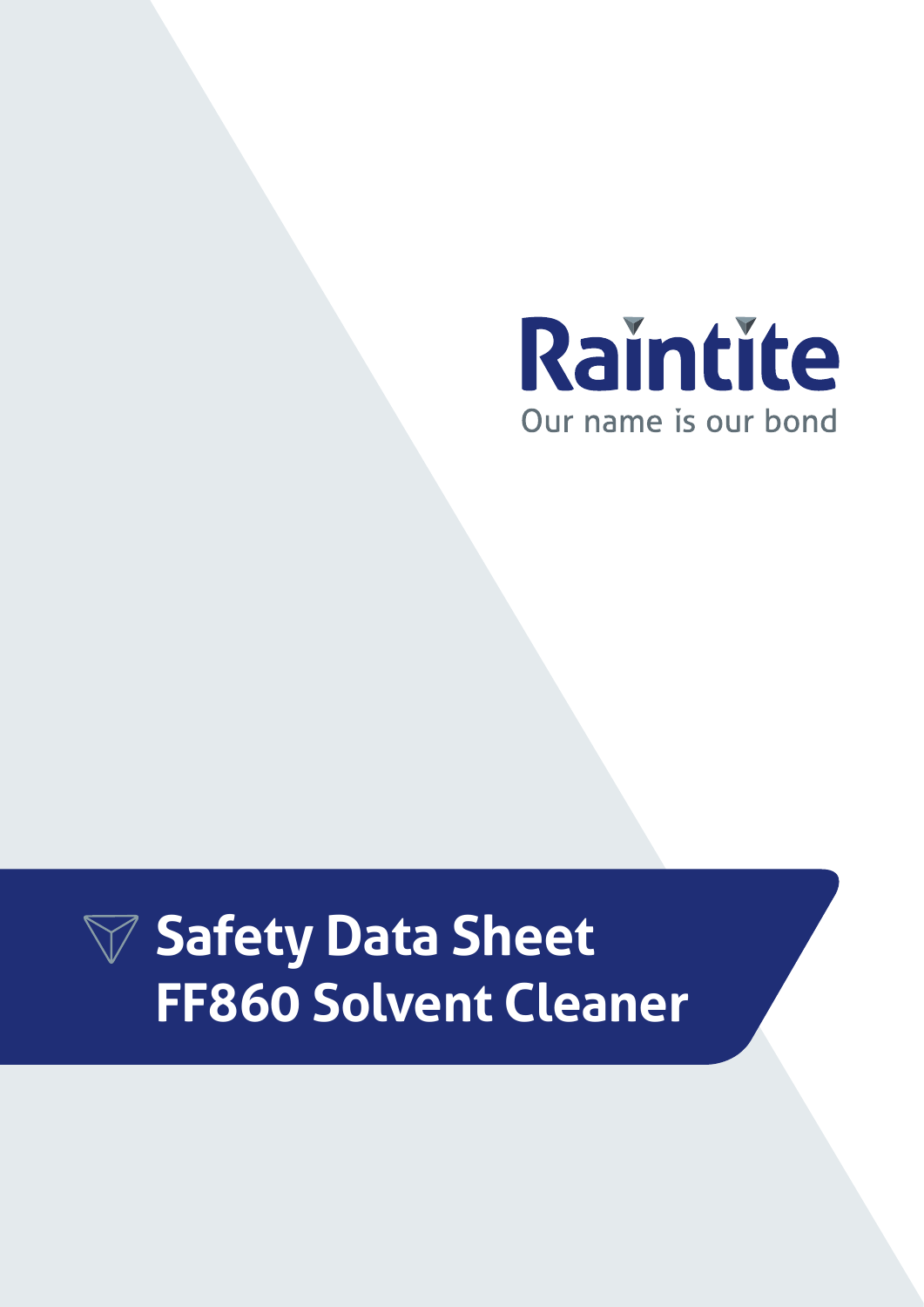

AS002 Page 1 Issued: 25/06/02 Revision No: 1

## Sent to: FATRA UK LTD

# **1. IDENTIFICATION OF THE SUBSTANCE / PREPARATION AND OF THE COMPANY / UNDERTAKING**

| Product name: AS002                         |                                                                                                          |  |
|---------------------------------------------|----------------------------------------------------------------------------------------------------------|--|
| CAS number: 64742-49-0                      |                                                                                                          |  |
| <b>EINECS</b> number:                       | 265-151-9                                                                                                |  |
| Index number:                               | 649-328-00-1                                                                                             |  |
| Use of substance / preparation:             | Solvent                                                                                                  |  |
| Company name:                               | Apollo Chemicals Ltd                                                                                     |  |
|                                             | Sandy Way                                                                                                |  |
|                                             | Amington Industrial Estate                                                                               |  |
|                                             | Tamworth                                                                                                 |  |
|                                             | <b>B774DS</b>                                                                                            |  |
|                                             | UK                                                                                                       |  |
|                                             | Tel: $+44(0)$ 1827 54281                                                                                 |  |
|                                             | Fax: $+44(0)$ 1827 53030                                                                                 |  |
|                                             | Emergency tel: $+44(0)$ 1827 69662                                                                       |  |
| 2. HAZARDS IDENTIFICATION                   |                                                                                                          |  |
|                                             | Main hazards: Highly flammable. Irritating to skin. Very toxic to aquatic organisms, may cause long-term |  |
|                                             | adverse effects in the aquatic environment. Harmful: may cause lung damage if swallowed.                 |  |
|                                             | Vapours may cause drowsiness and dizziness.                                                              |  |
|                                             | Other hazards: In use, may form flammable / explosive vapour-air mixture.                                |  |
| 3. COMPOSITION / INFORMATION ON INGREDIENTS |                                                                                                          |  |
|                                             |                                                                                                          |  |
| Hazardous ingredients: N-HEXANE 2.000%      |                                                                                                          |  |
|                                             | EINECS: 203-777-6 CAS: 110-54-3                                                                          |  |
|                                             | [F] R11; [Xi] R38; [Xn] R48/20; [Xn] R62; [Xn] R65; [-] R67; [N] R51/53                                  |  |
| $\bullet$                                   | PENTANE 2.000%                                                                                           |  |
|                                             | EINECS: 203-692-4 CAS: 109-66-0                                                                          |  |
|                                             | [F+] R12; [N] R51/53; [Xn] R65; [-] R66; [-] R67                                                         |  |
|                                             | • HEPTANE 52.000%                                                                                        |  |
|                                             | EINECS: 205-563-8 CAS: 142-82-5                                                                          |  |
|                                             | [F] R11; [Xi] R38; [N] R50/53; [Xn] R65; [-] R67                                                         |  |
|                                             | • METHYLCYCLOHEXANE 8.000%                                                                               |  |
|                                             | EINECS: 203-624-3 CAS: 108-87-2                                                                          |  |
|                                             | [F] R11; [Xi] R38; [N] R51/53; [Xn] R65; [-] R67                                                         |  |
|                                             | • CYCLOPENTANE 6.000%                                                                                    |  |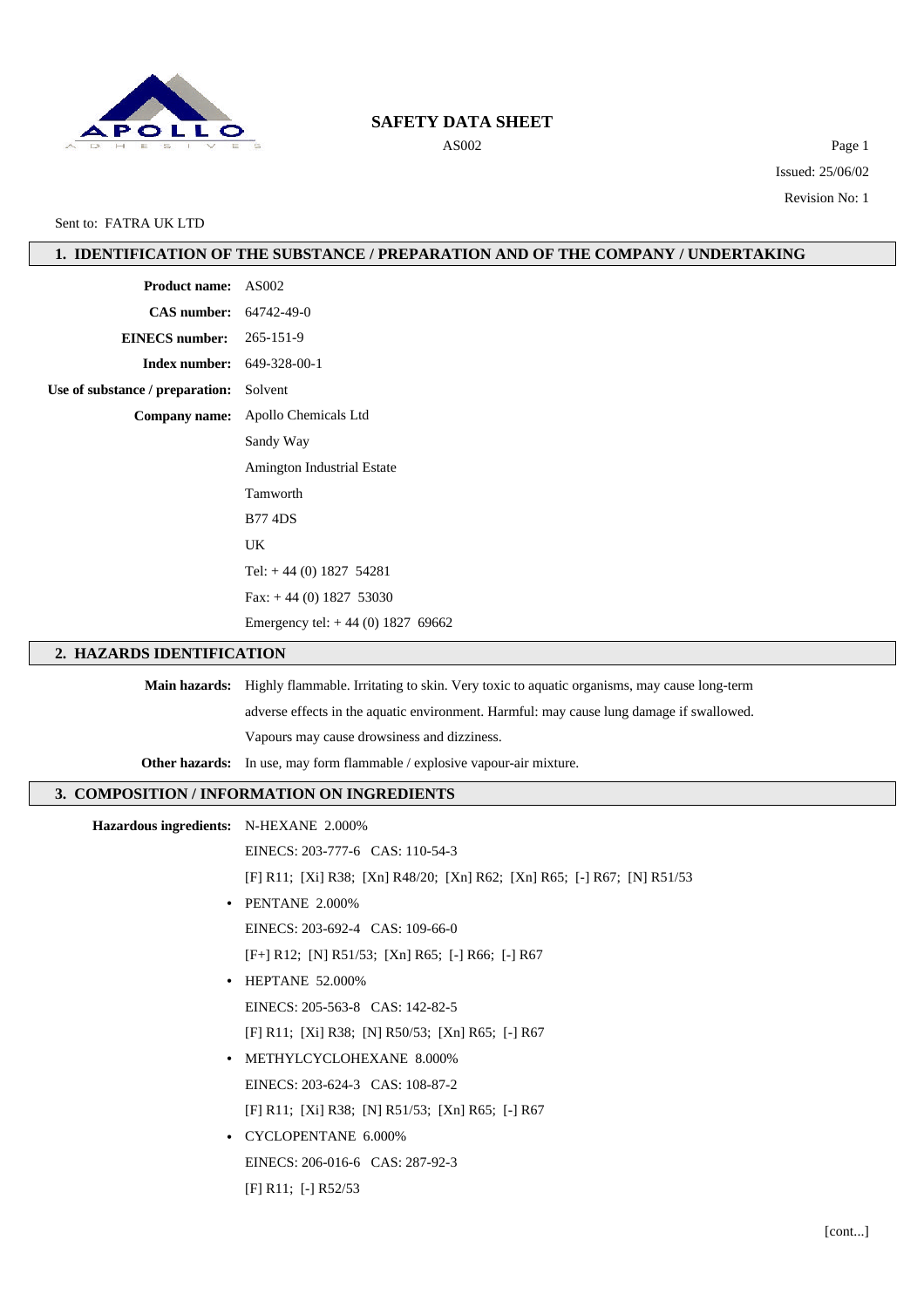AS002 Page 2

**•** HEXANE, MIXTURE OF ISOMERS (CONTAINING LESS THAN 5% N-HEXANE, EC NO. 203-777-6) 30.000%

[F] R11; [Xi] R38; [N] R51/53; [Xn] R65; [-] R67

### **4. FIRST AID MEASURES (SYMPTOMS)**

**Skin contact:** There may be irritation and redness at the site of contact. **Eye contact:** There may be irritation and redness. The eyes may water profusely. **Ingestion:** There may be soreness and redness of the mouth and throat. Nausea and stomach pain may occur. There may be vomiting. **Inhalation:** There may be irritation of the throat with a feeling of tightness in the chest. **4. FIRST AID MEASURES (ACTION) Skin contact:** Remove all contaminated clothes and footwear immediately unless stuck to skin. Drench the affected skin with running water for 10 minutes or longer if substance is still on skin. Consult a doctor.

**Eye contact:** Bathe the eye with running water for 15 minutes. Consult a doctor.

**Ingestion:** Wash out mouth with water. Do not induce vomiting. If conscious, give half a litre of water to drink immediately. Consult a doctor.

**Inhalation:** Remove casualty from exposure ensuring one's own safety whilst doing so. Consult a doctor.

### **5. FIRE-FIGHTING MEASURES**

| Extinguishing media:         | Alcohol or polymer foam. Carbon dioxide. Dry chemical powder. Use water spray to cool          |
|------------------------------|------------------------------------------------------------------------------------------------|
|                              | containers.                                                                                    |
| <b>Exposure hazards:</b>     | Highly flammable. In combustion emits toxic fumes. Forms explosive air-vapour mixture. Vapour  |
|                              | may travel considerable distance to source of ignition and flash back.                         |
| Protection of fire-fighters: | Wear self-contained breathing apparatus. Wear protective clothing to prevent contact with skin |
|                              | and eyes.                                                                                      |

## **6. ACCIDENTAL RELEASE MEASURES**

|                             | <b>Personal precautions:</b> Refer to section 8 of SDS for personal protection details. If outside do not approach from |  |
|-----------------------------|-------------------------------------------------------------------------------------------------------------------------|--|
|                             | downwind. If outside keep bystanders upwind and away from danger point. Mark out the                                    |  |
|                             | contaminated area with signs and prevent access to unauthorised personnel. Turn leaking                                 |  |
|                             | containers leak-side up to prevent the escape of liquid. Eliminate all sources of ignition.                             |  |
|                             | <b>Environmental precautions:</b> Do not discharge into drains or rivers. Contain the spillage using bunding.           |  |
| <b>Clean-up procedures:</b> | Absorb into dry earth or sand. Transfer to a closable, labelled salvage container for disposal by                       |  |
|                             | an appropriate method. Do not use equipment in clean-up procedure which may produce                                     |  |
|                             | sparks.                                                                                                                 |  |

## **7. HANDLING AND STORAGE**

**Handling requirements:** Avoid direct contact with the substance. Ensure there is sufficient ventilation of the area. Do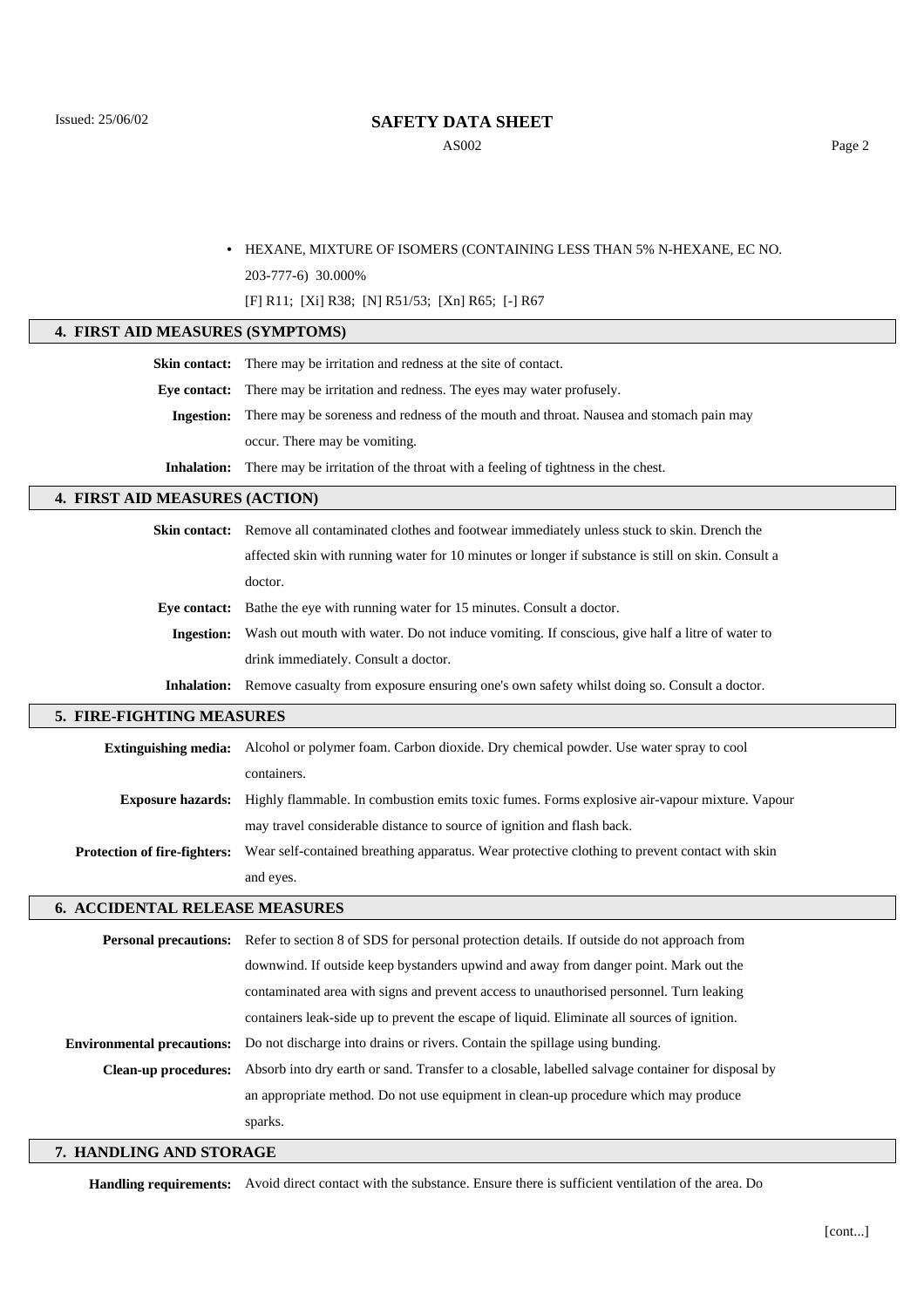AS002 Page 3

i.

|                                            | not handle in a confined space. Avoid the formation or spread of mists in the air. Smoking is        |  |
|--------------------------------------------|------------------------------------------------------------------------------------------------------|--|
|                                            | forbidden. Use non-sparking tools.                                                                   |  |
| <b>Storage conditions:</b>                 | Store in cool, well ventilated area. Keep container tightly closed. Keep away from sources of        |  |
|                                            | ignition. Prevent the build up of electrostatic charge in the immediate area. Ensure lighting and    |  |
|                                            | electrical equipment are not a source of ignition.                                                   |  |
| Suitable packaging:                        | Must only be kept in original packaging.                                                             |  |
| 8. EXPOSURE CONTROLS / PERSONAL PROTECTION |                                                                                                      |  |
| <b>Workplace exposure limits</b>           |                                                                                                      |  |
| WEL (8 hr exposure limit):                 | 72mg/m3                                                                                              |  |
| <b>Hazardous ingredients:</b>              | <b>N-HEXANE</b>                                                                                      |  |
|                                            | WEL $(8 \text{ hr exposure limit})$ : 72 mg/m3                                                       |  |
| $\bullet$                                  | <b>PENTANE</b>                                                                                       |  |
|                                            | WEL (8 hr exposure limit): 3000 mg/m3 WEL (15 min exposure limit): 12000 mg/m3                       |  |
| $\bullet$                                  | <b>HEPTANE</b>                                                                                       |  |
|                                            | WEL (8 hr exposure limit): $2100 \text{ mg/m}$ 3 WEL (15 min exposure limit): $8400 \text{ mg/m}$ 3  |  |
|                                            | METHYLCYCLOHEXANE                                                                                    |  |
|                                            | WEL (8 hr exposure limit): 810 mg/m3 WEL (15 min exposure limit): 3240 mg/m3                         |  |
| <b>Engineering measures:</b>               | Ensure there is sufficient ventilation of the area. Ensure lighting and electrical equipment are not |  |
|                                            | a source of ignition.                                                                                |  |
| <b>Respiratory protection:</b>             | If exposure levels are likely to be exceeded, use a full face mask fitted with an organic AXP3       |  |
|                                            | filter for short term low level exposures. For long term or high level exposures, compressed         |  |
|                                            | airline breathing apparatus should be used.                                                          |  |
| <b>Hand protection:</b>                    | Impermeable gloves. Nitrile gloves. 4 H Chemical Gloves                                              |  |
| Eye protection:                            | Safety glasses. Ensure eye bath is to hand.                                                          |  |
|                                            | Skin protection: Impermeable protective clothing.                                                    |  |

# **9. PHYSICAL AND CHEMICAL PROPERTIES**

|                                               | State: Liquid                                    |
|-----------------------------------------------|--------------------------------------------------|
|                                               | Colour: Colourless                               |
|                                               | <b>Odour:</b> Characteristic odour               |
|                                               | <b>Oxidising:</b> Non-oxidising (by EC criteria) |
| <b>Solubility in water:</b> Insoluble         |                                                  |
|                                               | Viscosity: Non-viscous                           |
| <b>Boiling point/range <math>C: 60</math></b> |                                                  |
| Melting point/range $\mathrm{C}$ : 0          |                                                  |
| <b>Flammability limits %: lower:</b> 0.6      |                                                  |
| upper: $7$                                    |                                                  |
| <b>Flash point C:</b> $-21$                   |                                                  |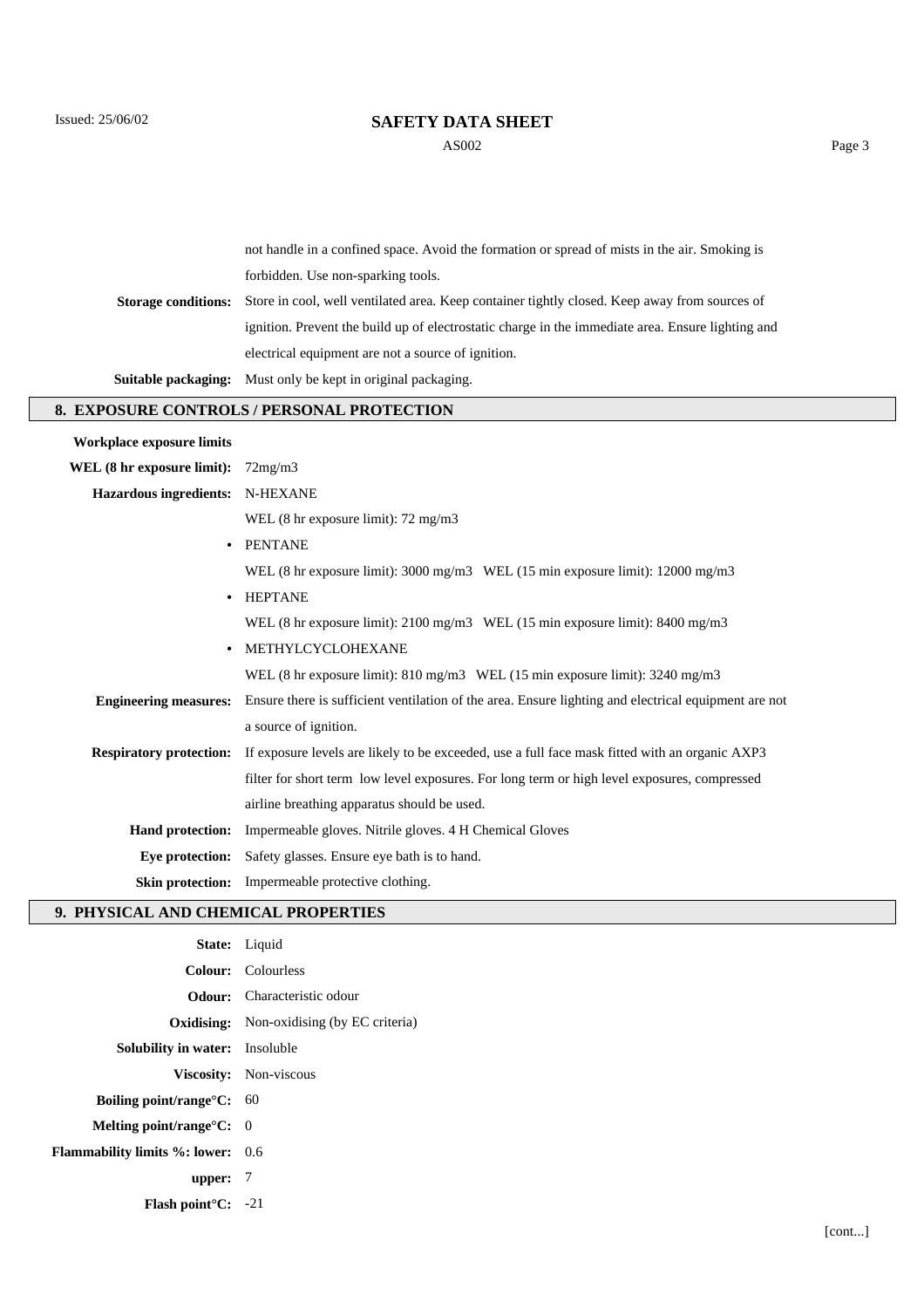Issued: 25/06/02

## **SAFETY DATA SHEET**

AS002 Page 4

| Autoflammability°C: 260                       |                                                                                                  |  |
|-----------------------------------------------|--------------------------------------------------------------------------------------------------|--|
| Vapour pressure:                              | 170 hPa/20C                                                                                      |  |
| Relative density: 0.678                       |                                                                                                  |  |
| <b>10. STABILITY AND REACTIVITY</b>           |                                                                                                  |  |
|                                               | Stability: Stable under normal conditions. Stable at room temperature.                           |  |
|                                               | Conditions to avoid: Heat. Hot surfaces. Sources of ignition. Flames.                            |  |
|                                               | Materials to avoid: Strong oxidising agents. Strong acids.                                       |  |
|                                               | Haz. decomp. products: In combustion emits toxic fumes.                                          |  |
| 11. TOXICOLOGICAL INFORMATION                 |                                                                                                  |  |
| Hazardous ingredients: N-HEXANE               |                                                                                                  |  |
|                                               | IPR RAT LDLO 9100 mg/kg                                                                          |  |
|                                               | IVN MUS LDLO 831 mg/kg                                                                           |  |
|                                               | ORL RAT LD50 25 gm/kg                                                                            |  |
|                                               | <b>PENTANE</b>                                                                                   |  |
|                                               | IVN MUS LD50 446 mg/kg                                                                           |  |
|                                               | ORL RAT LD50 400 mg/kg                                                                           |  |
|                                               | <b>HEPTANE</b>                                                                                   |  |
|                                               | IVN MUS LD50 222 mg/kg                                                                           |  |
|                                               | METHYLCYCLOHEXANE                                                                                |  |
|                                               | ORL MUS LD50 2250 mg/kg                                                                          |  |
|                                               | ORL RAT LD50 >3200 mg/kg                                                                         |  |
|                                               | <b>CYCLOPENTANE</b>                                                                              |  |
|                                               | ORL MUS LD50 12800 mg/kg                                                                         |  |
|                                               | ORL RAT LD50 11400 mg/kg                                                                         |  |
|                                               | Routes of exposure: Refer to section 4 of SDS for routes of exposure and corresponding symptoms. |  |
| <b>12. ECOLOGICAL INFORMATION</b>             |                                                                                                  |  |
| Hazardous ingredients: N-HEXANE               |                                                                                                  |  |
|                                               | FISH FATHEAD MINNOWS 48H EC50 10000 mg/l                                                         |  |
|                                               | FISH FATHEAD MINNOWS 96H LC50 11130 mg/l                                                         |  |
| <b>Mobility:</b>                              | Volatile. Readily absorbed into soil.                                                            |  |
| Persistence and degradability:                | Biodegradable.                                                                                   |  |
| Bioaccumulative potential: No data available. |                                                                                                  |  |
|                                               | Other adverse effects: Toxic to aquatic organisms.                                               |  |

## **13. DISPOSAL CONSIDERATIONS**

**Disposal operations:** Arrange for disposal by a licenced waste disposal company

**Disposal of packaging:** Arrange for disposal by a licenced waste disposal company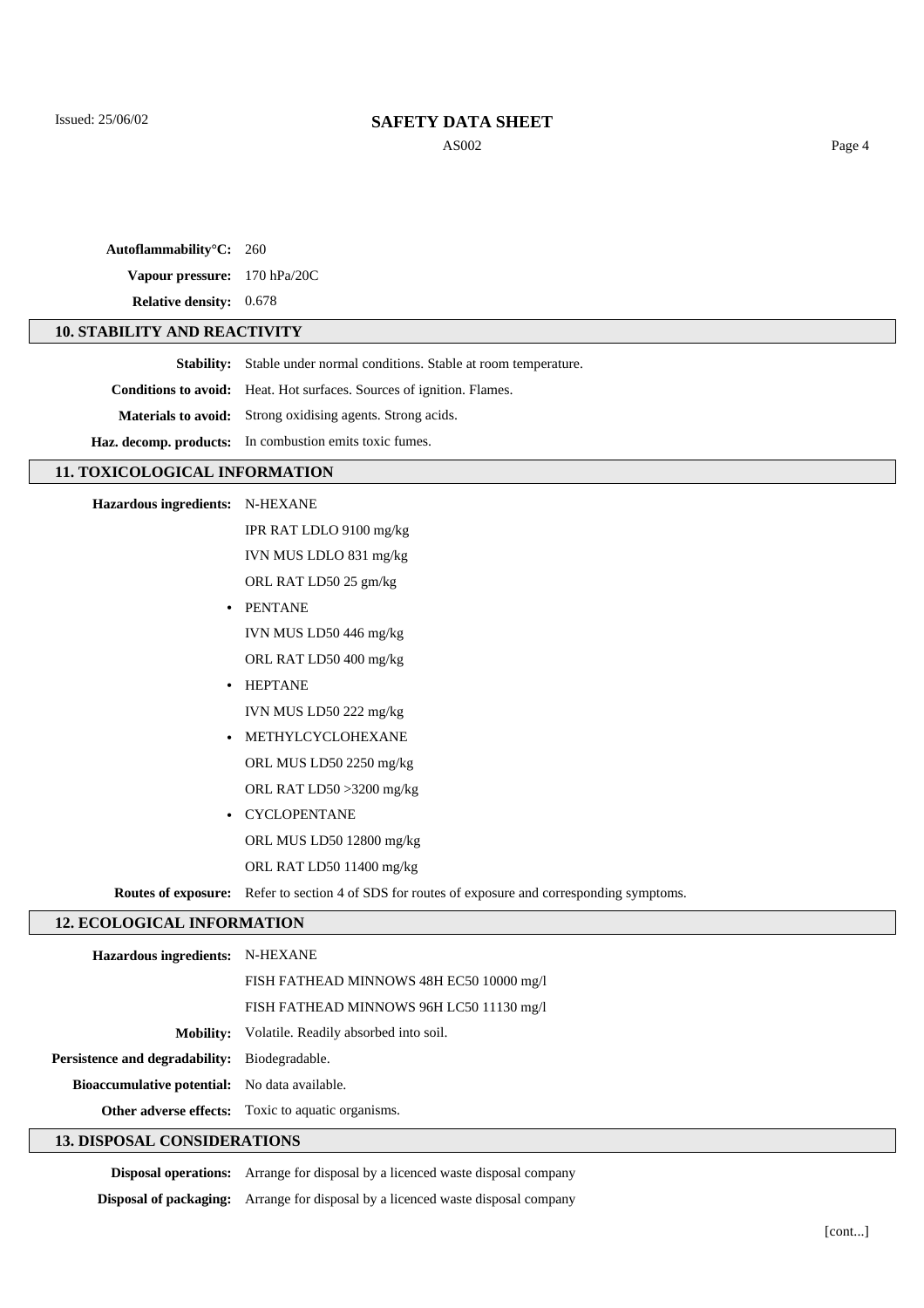AS002 Page 5

**NB:** The user's attention is drawn to the possible existence of regional or national regulations

regarding disposal.

| <b>14. TRANSPORT INFORMATION</b>  |                                                                                             |              |
|-----------------------------------|---------------------------------------------------------------------------------------------|--------------|
| ADR / RID                         |                                                                                             |              |
| <b>UN no:</b> 3295                | <b>ADR Class: 3</b>                                                                         |              |
| Packing group: II                 | <b>Classification code:</b> F1                                                              |              |
|                                   | Shipping name: HYDROCARBONS, LIQUID, N.O.S.                                                 |              |
| Labelling: 3                      | Hazard ID no: 33                                                                            |              |
|                                   | <b>AMMABLE LIQU</b>                                                                         |              |
| IMDG / IMO                        |                                                                                             |              |
| <b>UN no:</b> 3295                | Class: 3                                                                                    |              |
| Packing group: II                 |                                                                                             | EmS: F-E,S-D |
| Marine pollutant: .               |                                                                                             |              |
| Labelling: 3                      |                                                                                             |              |
| IATA / ICAO                       |                                                                                             |              |
| <b>UN no:</b> 3295                | Class: 3                                                                                    |              |
| Packing group: II                 |                                                                                             |              |
|                                   | Packing instructions: 305(P&CA); 307(CAO)                                                   |              |
| Labelling: 3                      |                                                                                             |              |
| <b>15. REGULATORY INFORMATION</b> |                                                                                             |              |
|                                   | Hazard symbols: Highly flammable.                                                           |              |
|                                   | Harmful.                                                                                    |              |
|                                   | Dangerous for the environment.                                                              |              |
|                                   | $\frac{1}{2}$                                                                               |              |
| <b>Risk phrases:</b>              | R11: Highly flammable.                                                                      |              |
|                                   | R38: Irritating to skin.                                                                    |              |
|                                   | R50/53: Very toxic to aquatic organisms, may cause long-term adverse effects in the aquatic |              |
|                                   | environment.                                                                                |              |
|                                   | R65: Harmful: may cause lung damage if swallowed.                                           |              |
|                                   | R67: Vapours may cause drowsiness and dizziness.                                            |              |